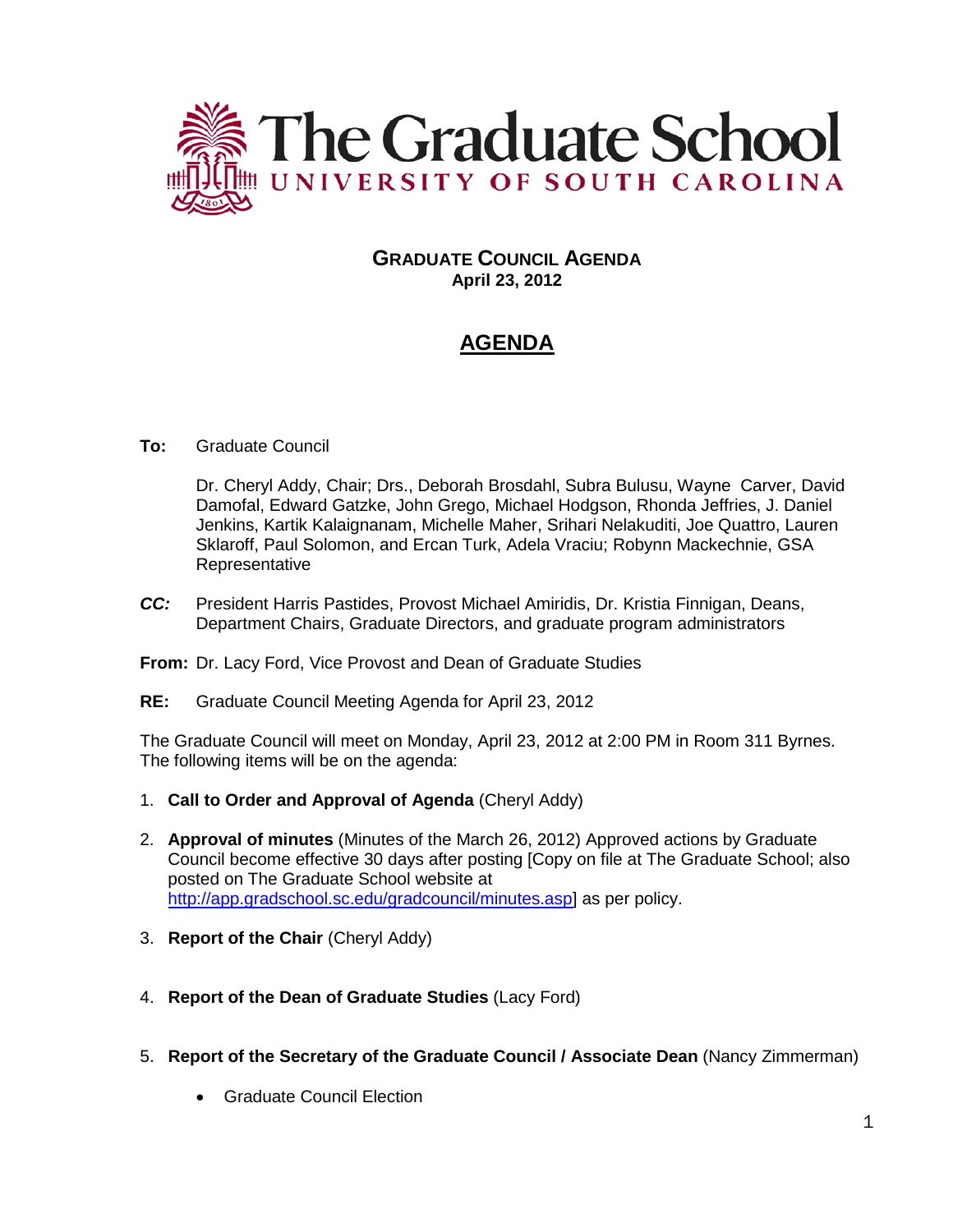- Final Meeting May 28 at 11:30 am with lunch, welcomes and farewells
- 6. **Report of the Graduate Student Association Representative** (Robynn Mackechnie)
- 7. **Report of the Academic Policy and Practices Committee** (Joseph Quattro)

## April 18, 2012 meeting minutes

8. **Report of the 500/600 Level Courses Committee** (Nancy Zimmerman)

**500-600 Level course approvals:**

**DED approvals:** NURS 803

9. **Fellowships and Scholarships Committee** (Wayne Carver)

## 10. **Report of Science, Math, and Related Professional Programs Committee** (John Grego)

### **ARNOLD SCHOOL OF PUBLIC HEALTH** *Epidemiology and Biostatistics*

New Course Proposal/Distance Education Delivery Proposal: [BIOS 709 Basic Software for Public Health \(1\)](http://app.gradschool.sc.edu/includes/filedownload-public.asp?location=E:\GMS\GRADCOUNCIL\2011\NCPBIOS709_201211.pdf&file_name=NCPBIOS709_201211.pdf) Working with public health data using statistical software. Effective ways to store, clean, merge, and format public health data for analysis.

[Effective Term: Summer II 2012]

## *Health Services Policy and Management*

Academic Program Actions Proposal/Bulletin Change: **[Health Services Policy and Management](http://app.gradschool.sc.edu/includes/filedownload-public.asp?location=E:\GMS\GRADCOUNCIL\2011\APA%20MHA%20final.pdf&file_name=APA%20MHA%20final.pdf)** 

This form justifies the following proposed changes to the Health Services Policy and Management (HSPM) Master of Health Administration (MHA)Program curriculum:

1. Add one 3 hour course (HSPM775) Managerial Epidemiology in **Healthcare** 

2. Add one 3 hour course (HSPM774) Quality Management in Healthcare

3. Delete the MHA requirement for BIOS700 and EPID700

4. Change HSPM797 Management Residency from 6 credit hours to 3 credit hours

These changes are proposed in order to comply with the requirements of the Commission on Accreditation of Healthcare Management Education (CAHME) noted in the November, 2011 site visit for the HSPM MHA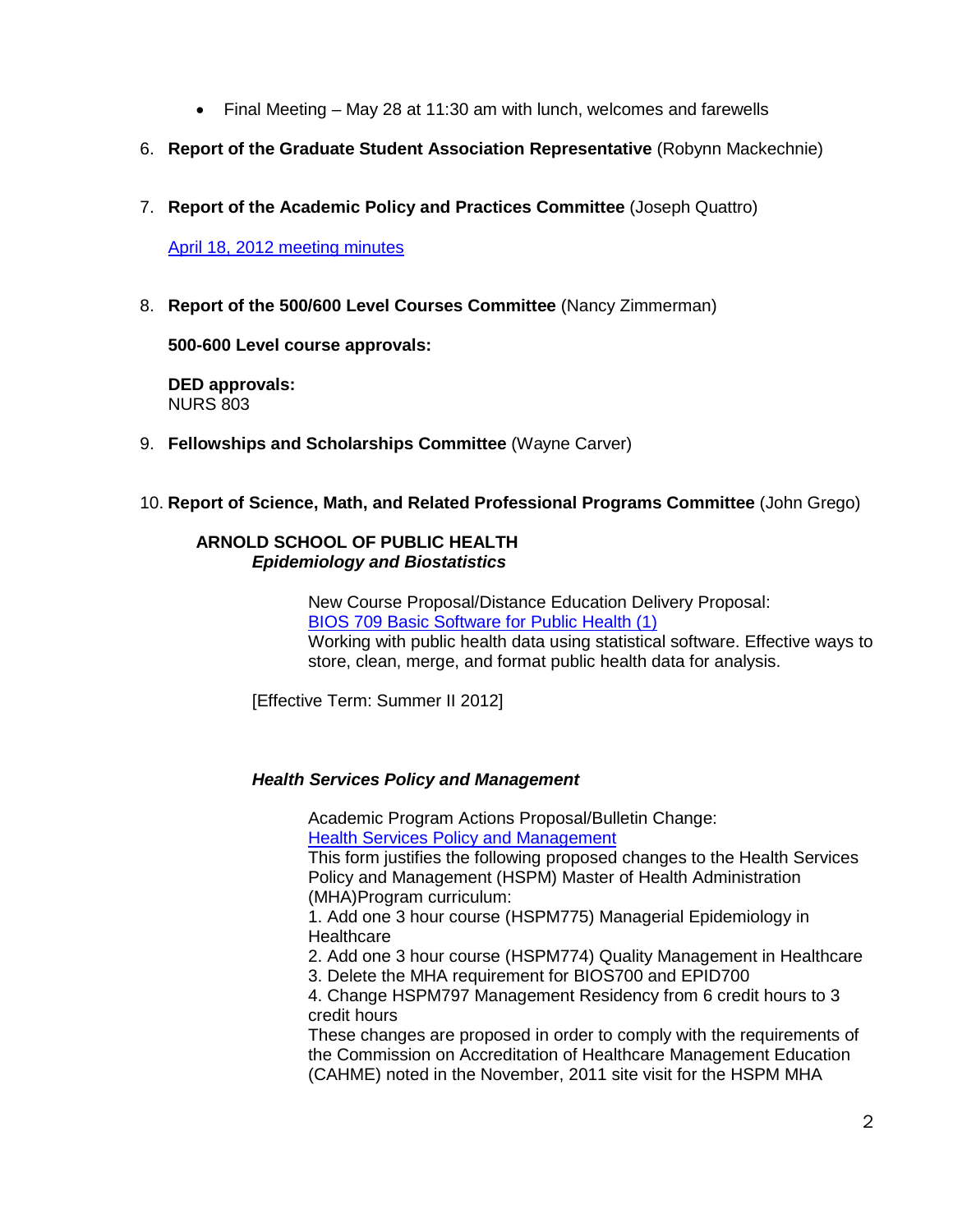degree as well as the June, 2011, action by the Council on Education for Public Health (CEPH) which reclassified MHA degrees in schools of public health as "other professional degrees" (like those in audiology and physical therapy). MHA degrees were previously subject to the same curricular criteria as MPH degrees. The Program must meet CEPH requirements for population health content as well as CAHME requirements. This partial relief from CEPH requirements will allow flexibility needed to address CAHME recommendations to "ensure that course content provides students with adequate knowledge of population health and status assessment knowledge" (taught somewhere in the curriculum and not necessarily course specific) and to "ensure that course content provides students with adequate knowledge of quality assessment for patient care improvement."

By proposing to delete the requirement for BIOS700 and EPID700, it is not the intent of the Program to eliminate important public health content, but rather to make content more relevant for managers (creating a course in managerial epidemiology and adding biostatististics content to HSPM716). However, by deleting two courses and adding back two others (keeping the program at 58 credit hours), the Program has no flexibility to add elective content identified as needed by CAHME, Program faculty, and students desiring to specialize in healthcare human resource management, healthcare marketing, healthcare accounting, or healthcare quality improvement. Therefore, the Program proposes to change the Management Residency (HSPM797) from 6 credit hours to 3 credit hours, thereby allowing one more 3 credit hour elective. The CAHME requirement for 32 contact hours for 14 weeks of management residency will remain unchanged. MHA programs at MUSC, UNC, and UAB (the USC program is routinely compared with these), allow only 3 credit hours for management residencies.

[Effective Term: Fall 2012]

#### Course Change Proposal:

| From: HSPM 716 Quantitative Methods for Health Administration |
|---------------------------------------------------------------|
| (3)                                                           |
| An introduction to quantitative methods and analytical        |
| techniques with application to health administration. The     |
| course includes the use of models and simulation for          |
| decision making and control in health administration.         |

Prerequisite: BIOS 700

To: HSPM 716 Quantitative Methods for Health Administration (3)

An introduction to quantitative methods and analytical techniques with application to health administration. The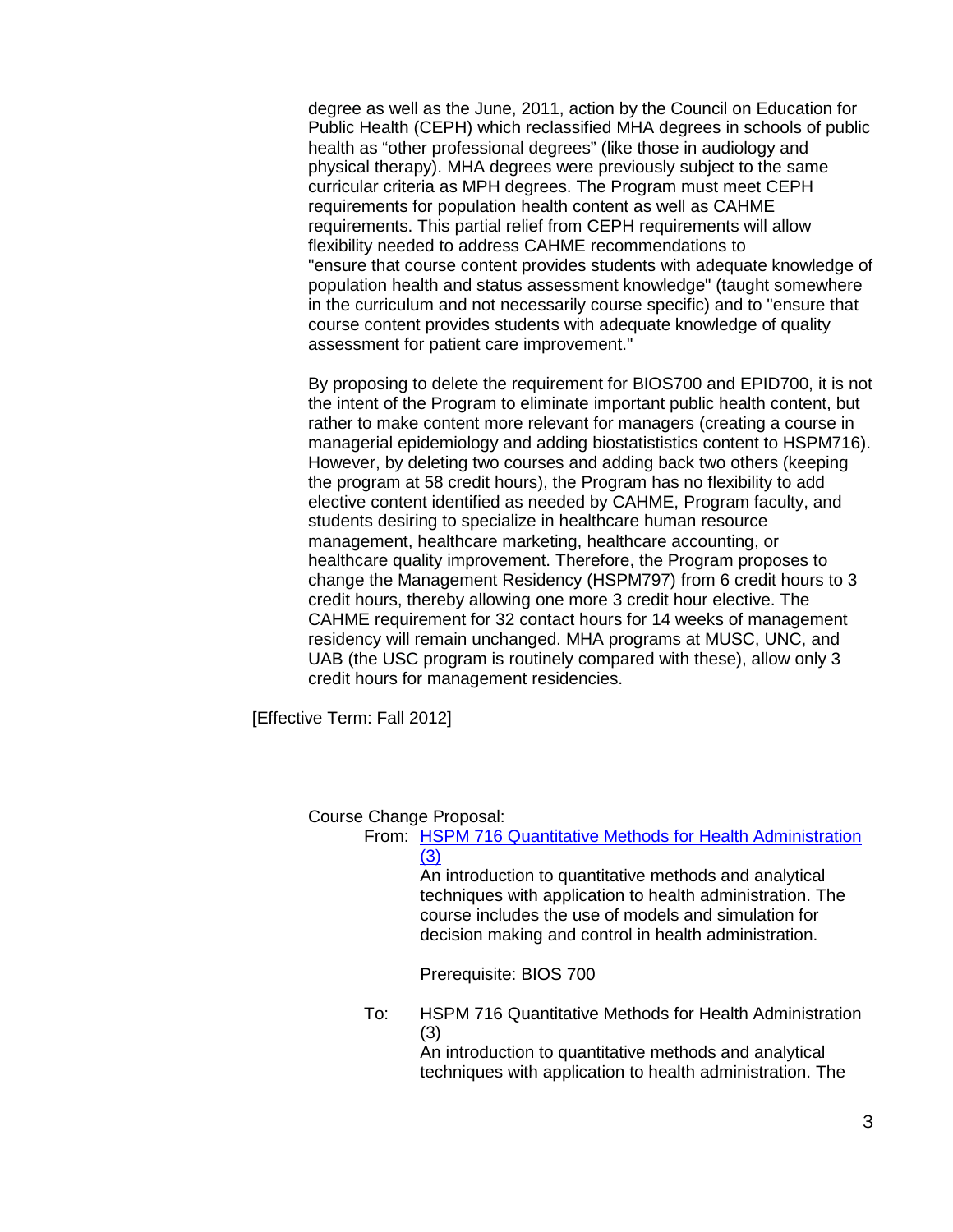course includes the use of models and simulation for decision making and control in health administration.

Prerequisite: HSPM 775 or BIOS 700

[Effective Term: Fall 2012]

Course Change Proposal:

From: [HSPM 718 Health Planning \(3\)](http://app.gradschool.sc.edu/includes/filedownload-public.asp?location=E:\GMS\GRADCOUNCIL\2011\CCPHSPM718_201211.pdf&file_name=CCPHSPM718_201211.pdf)

Strategy and tactics of state, regional, institutional health services planning. Special attention to the role of marketing.

Prerequisites: BIOS 700

To: HSPM 718 Health Planning (3) Strategy and tactics of state, regional, institutional health services planning. Special attention to the role of marketing.

Prerequisites: HSPM 775 or BIOS 700

[Effective Term: Fall 2012]

Course Change Proposal:

From: [HSPM 797 Management Residency \(3 or 6\)](http://app.gradschool.sc.edu/includes/filedownload-public.asp?location=E:\GMS\GRADCOUNCIL\2011\CCP%20HSPM%20797%20%20revised%2015%20April.pdf&file_name=CCP%20HSPM%20797%20%20revised%2015%20April.pdf) On-site management project in a health care setting.

Prerequisites**:** permission of instructor

Note: Pass-Fail grading

To: Management Residency (1-3 hours variable for a total of three hours) On-site management project in a health care setting.

**DELETE:** Prerequisite

**KEEP:** Note: Pass-Fail grading

[Effective Term: Fall 2012]

New Course Proposal: [HSPM 774 Quality Management in Healthcare \(3\)](http://app.gradschool.sc.edu/includes/filedownload-public.asp?location=E:\GMS\GRADCOUNCIL\2011\NCPHSPM774_201211.pdf&file_name=NCPHSPM774_201211.pdf) Systems approach to quality management focusing on Six Sigma and Lean methods that can be directly applied in a healthcare setting. Group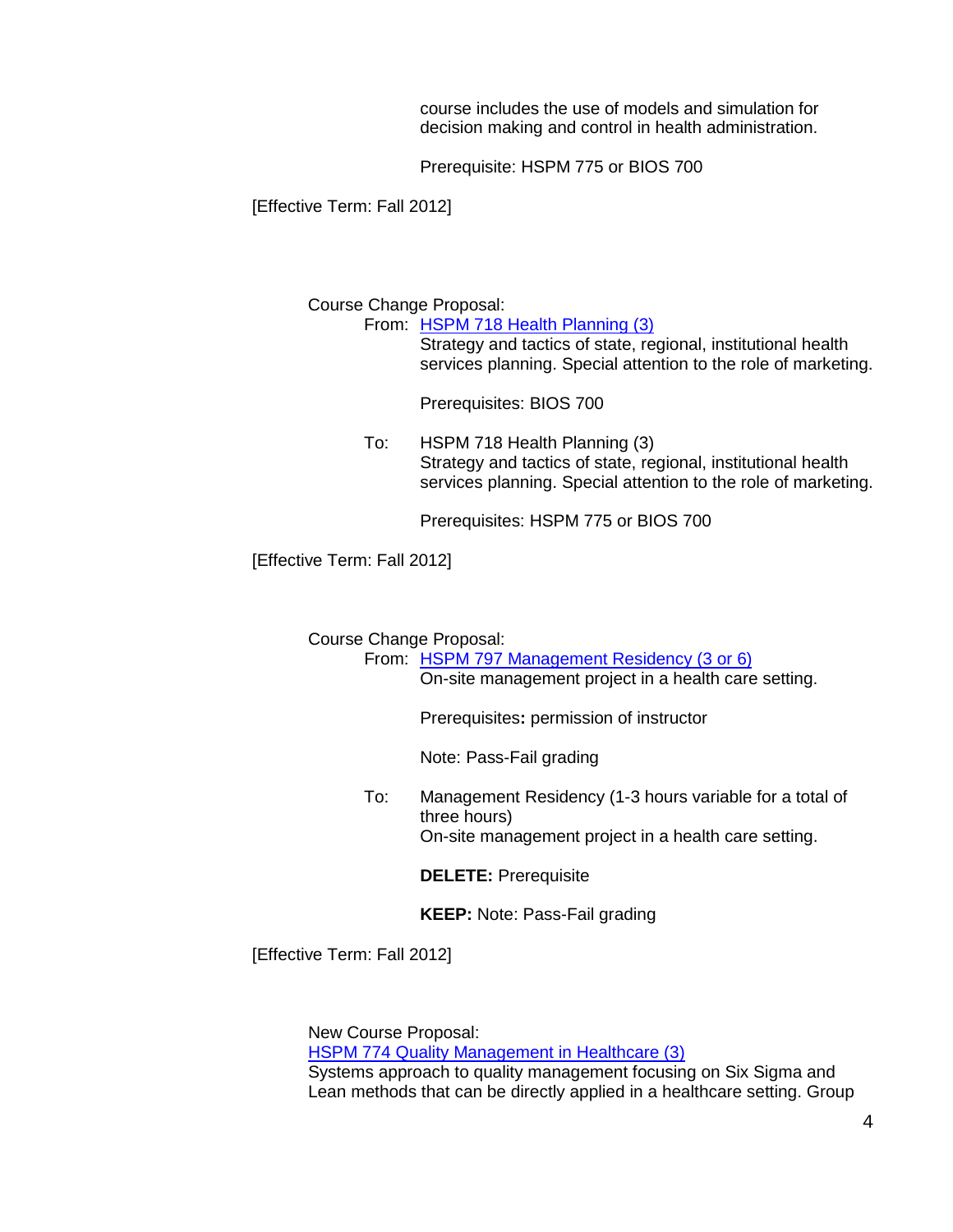projects in local acute-care settings allow students to practice quality management skills.

[Effective Term: Fall 2012]

New Course Proposal:

[HSPM 775 Managerial Epidemiology and Statistics in Healthcare \(3\)](http://app.gradschool.sc.edu/includes/filedownload-public.asp?location=E:\GMS\GRADCOUNCIL\2011\NCPHSPM775_201211.pdf&file_name=NCPHSPM775_201211.pdf) Principles and tools of epidemiology applied to decision-making in a health care environment. Knowledge and skills useful to health service managers related to statistics, population health management and assessment of medical care processes/outcomes are taught.

Prerequisite: HSPM 716 Quantitative Methods

[Effective Term: Fall 2012]

#### *Public Health*

New Course Proposal:

[PUBH 810 Ethics in Public Health Research and Practice \(1\)](http://app.gradschool.sc.edu/includes/filedownload-public.asp?location=E:\GMS\GRADCOUNCIL\2011\NCPPUBH810_201211.pdf&file_name=NCPPUBH810_201211.pdf) Foundations of public health ethics with application to practice and to responsible conduct of research in public health disciplines.

Enrollment restricted to: Doctoral students & post-docs, master's students by permission of instructor.

Excluded: Undergraduates

[Effective Term: Fall 2012]

### **COLLEGE OF ARTS AND SCIENCES** *Statistics*

Academic Program Actions Proposal/Bulletin Change: [Eliminate STAT 798 Project Option](http://app.gradschool.sc.edu/includes/filedownload-public.asp?location=E:\GMS\GRADCOUNCIL\2011\APASTATPROJOPT_201211.pdf&file_name=APASTATPROJOPT_201211.pdf)

The proposed change would eliminate the STAT 798 Project option from the MAS program. All students would be required to pass a comprehensive exam based on required courses STAT 700-703. They also would be required to take at least 1 elective at the 700-level so that at least half of their credit hours would include 700-level courses.

The reason for this change is twofold. First, requiring all students to take comprehensive exams after completing the basic required courses forces students to review all the basic material before starting to choose electives. Second, faculty directed projects require many hours of faculty participation and as the MAS program grows, the faculty is not able to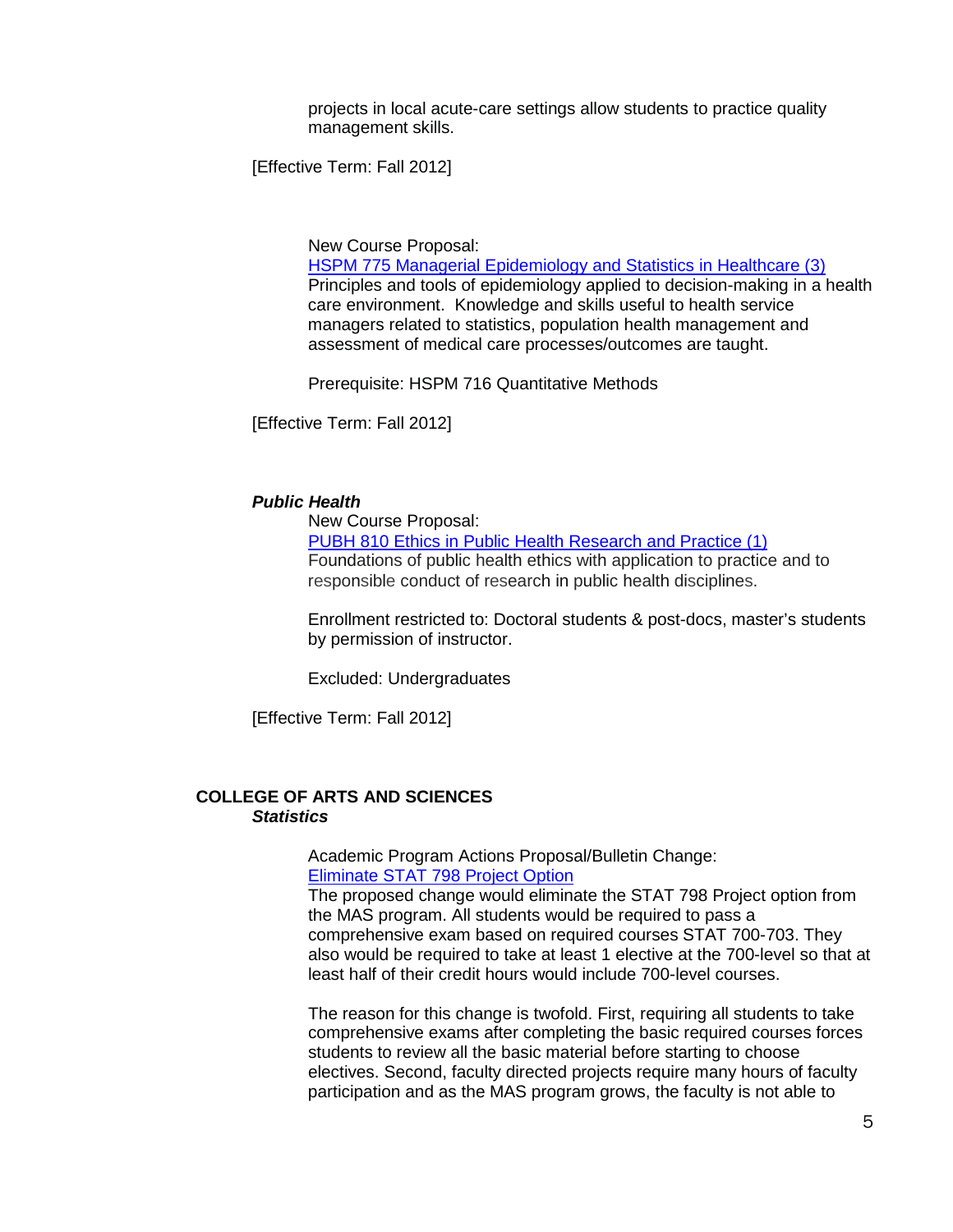devote the number of hours needed to direct these projects. Eliminating the project option and having outside assessment through a comprehensive exam, currently the second option, is the practical solution to a growing student population, while forcing a review of basic material.

There are two parts to the comprehensive exam. One is applied in nature and is based on STAT 700-701; the other is more theoretical and is based on STAT 702-703. Students may take the parts separately upon finishing the required courses or together but must pass both parts in order to complete the MAS program and fulfill their outside assessment requirement.

[Effective Term: Fall 2012]

## **COLLEGE OF NURSING**

Academic Program Actions Proposal/Bulletin Change: [Nursing Certificate Concentration](http://app.gradschool.sc.edu/includes/filedownload-public.asp?location=E:\GMS\GRADCOUNCIL\2011\APANURSCERT_201211.pdf&file_name=APANURSCERT_201211.pdf)

The purpose of this request is to change AOE names and delete an AOE in the graduate program of the College of Nursing so that the appropriate emphasis area name and role will be placed on the graduates' transcripts. The Commission on Collegiate Nursing Education, National Organization of Nurse Practitioner Faculties, and National Council of State Boards of Nursing, in collaboration with other national nursing organizations, has released the LACE document which is a blueprint for changes to be made in licensure, accreditation, certification, and education throughout the United States. The purpose of the required changes is to standardize advanced practice nursing education, increase ease of movement from state to state, and standardize advanced practice role and population names. In order for our graduates to be eligible to sit for certification exams, their transcripts must contain the name of the population they are educated to care for and their practice role. To conform to these new accreditation requirements, the following changes are necessary. Certificate of Graduate Study in Advanced Practice Nursing (School Code 235, Degree Code 10, Major Code 072)

1. Change AOE 053 title from Primary Care-Family Nurse Practitioner to "Primary Care Nurse Practitioner, Family

2. Change AOE 54 title from "Primary Care-Adult Nurse Practitioner" to "Primary Care Nurse Practitioner, Adult Gerontological"

3. Delete AOE 55, Primary Care-Gerontological Nurse Practitioner

4. Change AOE 56 title from "Primary Care-Pediatric Nurse Practitioner" to "Primary Care Nurse Practitioner, Pediatric"

5. Change AOE 57 title from "Acute Care Nurse Practitioner" to "Acute Adult Gerontological Nurse Practitioner"

[Effective Term: Fall 2012]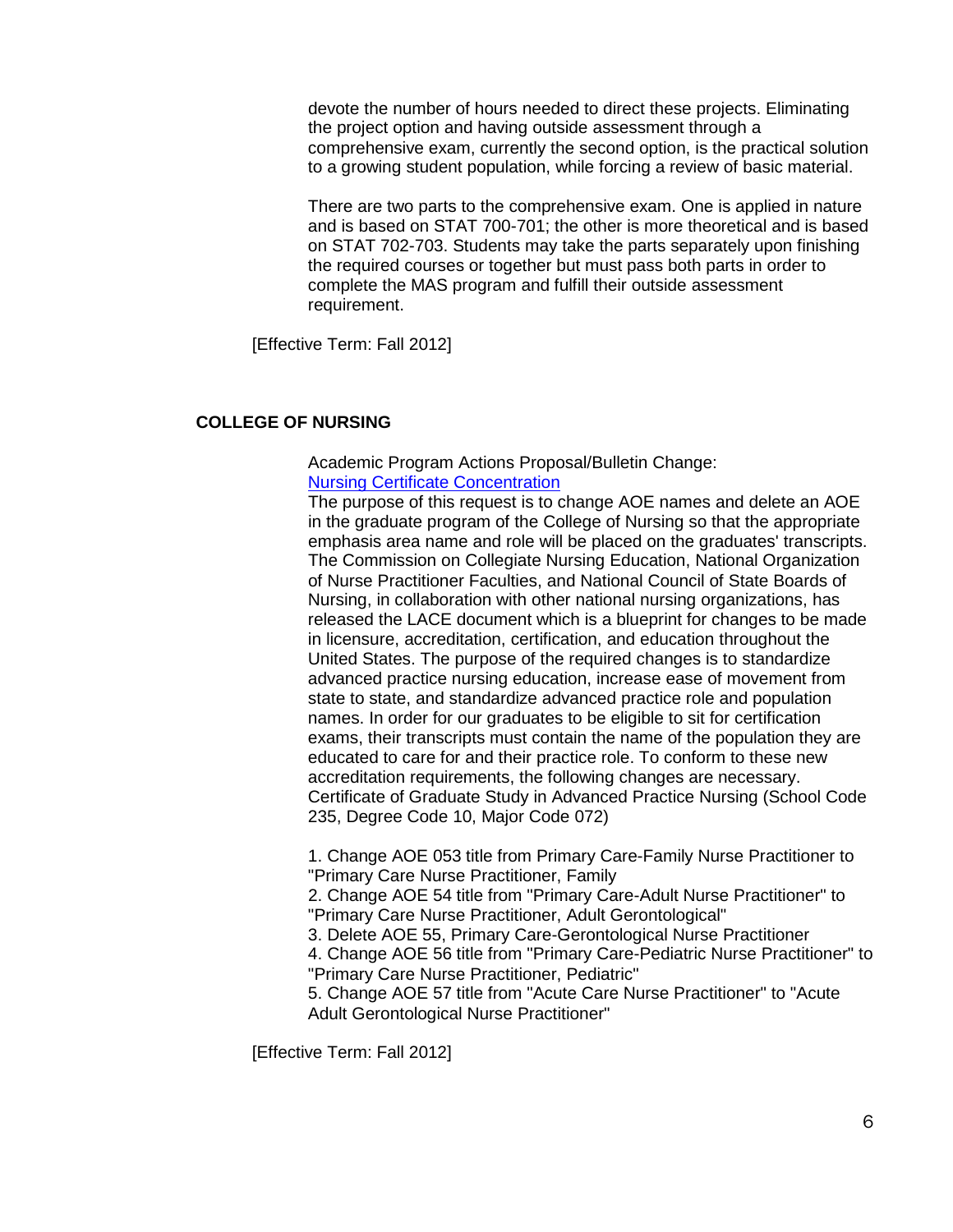Academic Program Actions Proposal/Bulletin Change: [Nursing Clinical MSN Concentration](http://app.gradschool.sc.edu/includes/filedownload-public.asp?location=E:\GMS\GRADCOUNCIL\2011\APANURSCMSN_201211.pdf&file_name=APANURSCMSN_201211.pdf)

The purpose of this request is to change AOE names and delete an AOE in the graduate program of the College of Nursing so that the appropriate emphasis area name and role will be placed on the graduates' transcripts. The Commission on Collegiate Nursing Education, National Organization of Nurse Practitioner Faculties, and National Council of State Boards of Nursing, in collaboration with other national nursing organizations, has released the LACE document which is a blueprint for changes to be made in licensure, accreditation, certification, and education throughout the United States. The purpose of the required changes is to standardize advanced practice nursing education, increase ease of movement from state to state, and standardize advanced practice role and population names. In order for our graduates to be eligible to sit for certification exams, their transcripts must contain the name of the population they are educated to care for and their practice role. To conform to these new accreditation requirements, the following changes are necessary. Clinical Major (School Code 235, Degree Code 7J, Major Code 074)

-Change AOE 057 title "Acute Care Nurse Practitioner" to Acute Adult Gerontological Nurse Practitioner"

[Effective Term: Fall 2012]

Academic Program Actions Proposal/Bulletin Change: [Nursing Health MSN Concentration](http://app.gradschool.sc.edu/includes/filedownload-public.asp?location=E:\GMS\GRADCOUNCIL\2011\APANURSHMSN_201211.pdf&file_name=APANURSHMSN_201211.pdf)

The purpose of this request is to change AOE names and delete an AOE in the graduate program of the College of Nursing so· that the appropriate emphasis area name and role will be placed on the graduates' transcripts. The Commission on Collegiate Nursing Education, National Organization of Nurse Practitioner Faculties, and National Council of State Boards of Nursing, in collaboration with other national nursing organizations, has released the LACE document which is a blueprint for changes to be made in licensure, accreditation, certification, and education throughout the United States. The purpose of the required changes is to standardize advanced practice nursing education, increase ease of movement from state to state, and standardize advanced practice role and population names. In order for our graduates to be eligible to sit for certification exams, their transcripts must contain the name of the population they are educated to care for and their practice role. To conform to these new accreditation requirements, the following changes are necessary.

Health Major (School Code 235, Degree Code 71, Major Code 076) 1. Delete AOE 052, Primary Care Practitioner

2. Add AOE 53 Primary Care Nurse Practitioner, Family\*

3. Add AOE 55 Primary Care Nurse Practitioner, Adult Gerontological\*

4. Add AOE 56 Primary Care Nurse Practitioner, Pediatric\*

\*Currently fall under AOE 052, Primary Care Practitioner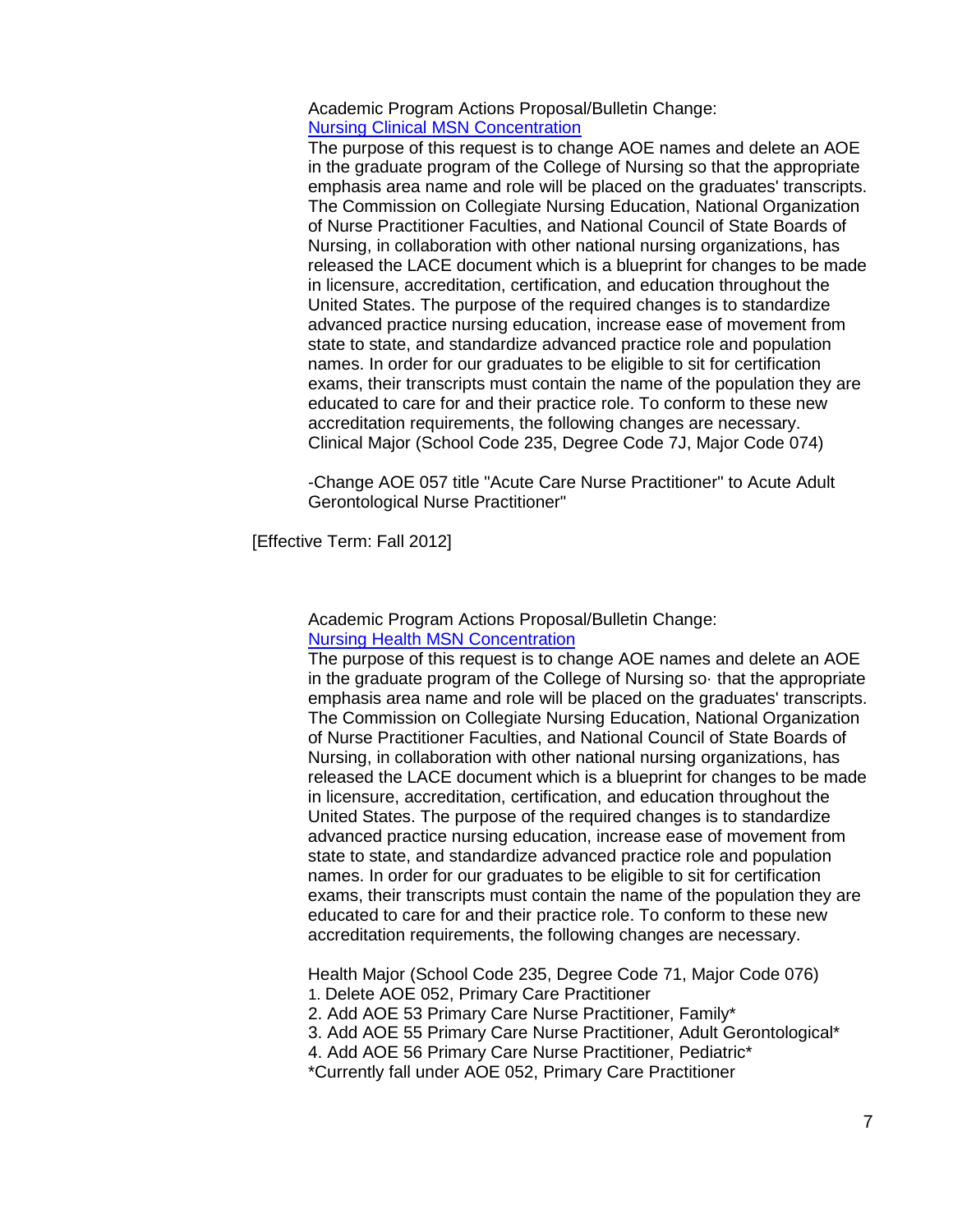Academic Program Actions Proposal/Bulletin Change: [Nursing DNP Concentration](http://app.gradschool.sc.edu/includes/filedownload-public.asp?location=E:\GMS\GRADCOUNCIL\2011\APANURSDNP_201211.pdf&file_name=APANURSDNP_201211.pdf)

The purpose of this request is to change AOE names and delete an AOE in the graduate program of the College of Nursing so that the appropriate emphasis area name and role will be placed on the graduates' transcripts. The Commission on Collegiate Nursing Education, National Organization of Nurse Practitioner Faculties, and National Council of State Boards of Nursing, in collaboration with other national nursing organizations, has released the LACE document which is a blueprint for changes to be made in licensure, accreditation, certification, and education throughout the United States. The purpose of the required changes is to standardize advanced practice nursing education, increase ease of movement from state to state, and standardize advanced practice role and population names. In order for our graduates to be eligible to sit for certification exams, their transcripts must contain the name of the population they are educated to care for and their practice role. To conform to these new accreditation requirements, the following changes are necessary.

Doctor of Nursing Practice (School Code 235, Degree Code 9A, Major Code 86)

1. Change AOE 57 title from "Acute Care Nurse Practitioner" to Acute Adult Gerontological Nurse Practitioner"

2. Change AOE 80 title from "Primary Care Nurse Practitioner, Adult" to "Primary Care Nurse Practitioner,

Adult Gerontological

3. Delete AOE 81, Primary Care Nurse Practitioner, Gerontologic

[Effective Term: Fall 2012]

New Course Proposal:

[NURS 897 DNP Project Preparation \(1-6\)](http://app.gradschool.sc.edu/includes/filedownload-public.asp?location=E:\GMS\GRADCOUNCIL\2011\NCPNURS897_201211.pdf&file_name=NCPNURS897_201211.pdf)

Preparation of Practice Project for Doctor of Nursing Practice Students May be repeated multiple times but only 6 credits may appear on the program of study.

Prerequisites: NURS 819

[Effective Term: Fall 2013]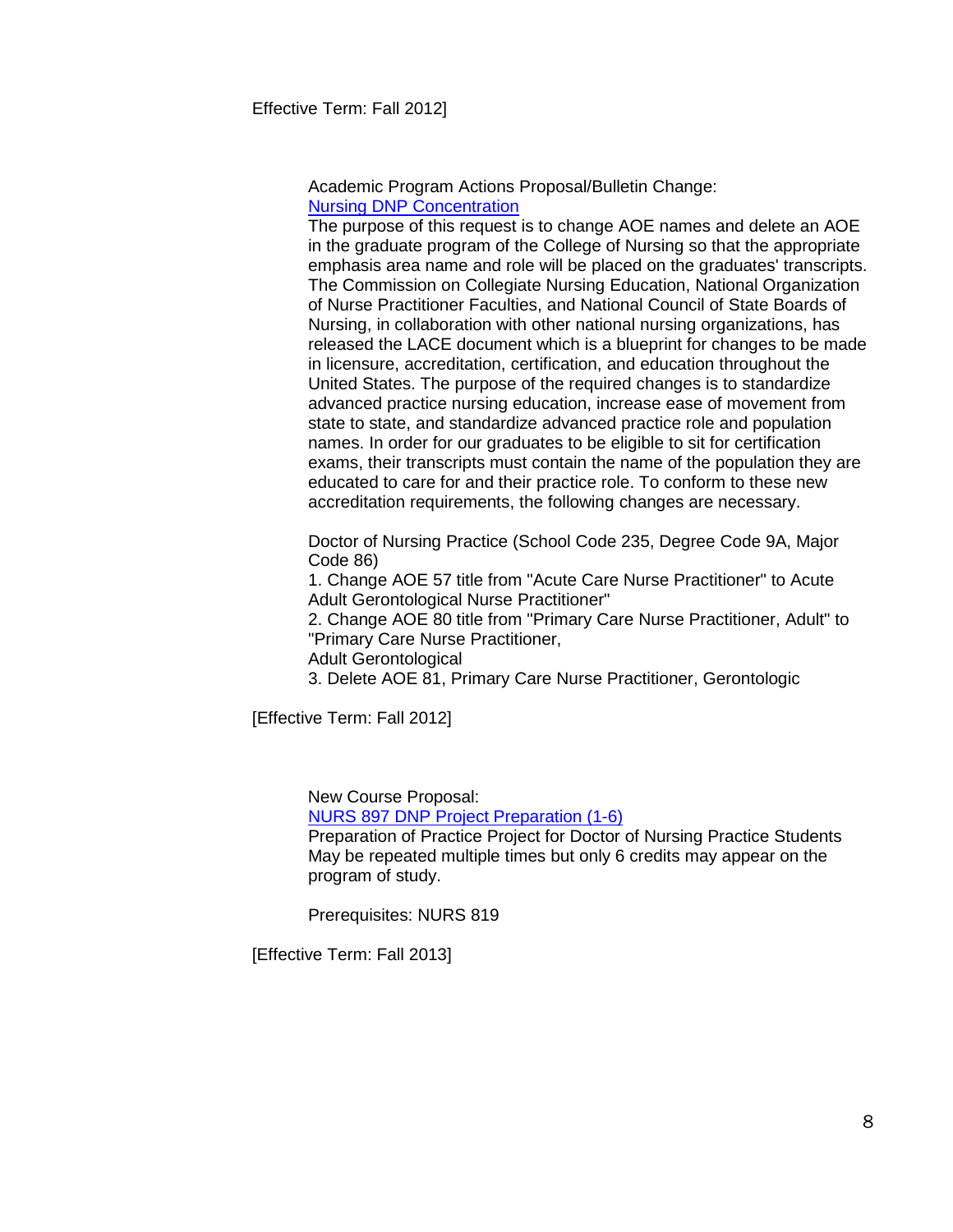11. **Report of the Humanities, Social Sciences, Education, and Related Professional Programs Committee** (Deborah Brosdahl)

### **COLLEGE OF ARTS AND SCIENCES** *English*

Academic Program Actions Proposal/Bulletin Change: [English adding major field "Children's Literature"](http://app.gradschool.sc.edu/includes/filedownload-public.asp?location=E:\GMS\GRADCOUNCIL\2011\APAENGCHILLIT_201211.pdf&file_name=APAENGCHILLIT_201211.pdf)

The English department Graduate Program is adding "Children's Literature" to the list of available major fields for the Ph.D. degree, for both its standard-admission doctoral degree program and its direct admission doctoral degree program in English and American literature.

Children's and young adult literature is a vibrant, growing field of literary scholarship. Evidence of the field's ascent is apparent in the **PMLA's publication of a special section on the theories and methodologies** of children's literature (PMLA 126, 1 [2011]), the American Antiquarian Society's creation of two new children's literature fellowships, and the popularity of the Children's Literature Association's journal as measured by frequency of article downloads via Project Muse (in 2010, ChLA's journals ranked 10th out of Project Muse's 405 publications).

The University of South Carolina's College of Arts & Sciences faculty includes a number of renowned and up-and-coming children's and young adult literature scholars, including Dianne Johnson, Professor of English; Daniela DiCecco, Associate Professor of French; and Sara L. Schwebel, Assistant Professor of English. Additionally, the University's Schools of Education and Library and Information Science include preeminent scholars in children's and young adult literature, for example, Michelle Martin, the current president of the Children's Literature Association, formerly an Associate Professor of English at Clemson and currently the Augusta Baker Chair in Childhood Literacy at USC's SUS. The range and depth of faculty engaged in children's and young adult literature research at USC enables the university to position itself as a leader in the field. Thomas Cooper's strong holdings in children's and young adult literature, including the Augusta Baker Collection of African-American Children's Literature and Folklore, moreover, support these efforts.

Importantly, very few U.S. universities, and even fewer R-1 institutions, have the capacity to grant doctoral degrees in English to students training in children's and young adult literature. Despite the tremendous growth of children's and young adult literature as a field of literary study, most graduate programs in children's and young adult literature remain institutionally housed in the applied schools of library science and education. This gives the University of South Carolina a competitive recruiting advantage (our closest rivals would be the University of Florida, Illinois State, University of Pittsburgh, Rutgers-Camden, and Texas A&M-Commerce). The number of prospective graduate students seeking Ph.D. programs in children's and young adult literature, meanwhile, is growing. In recent years, English master's programs in children's and young adult literature have enjoyed considerable success; their top graduates seek admission to Ph.D.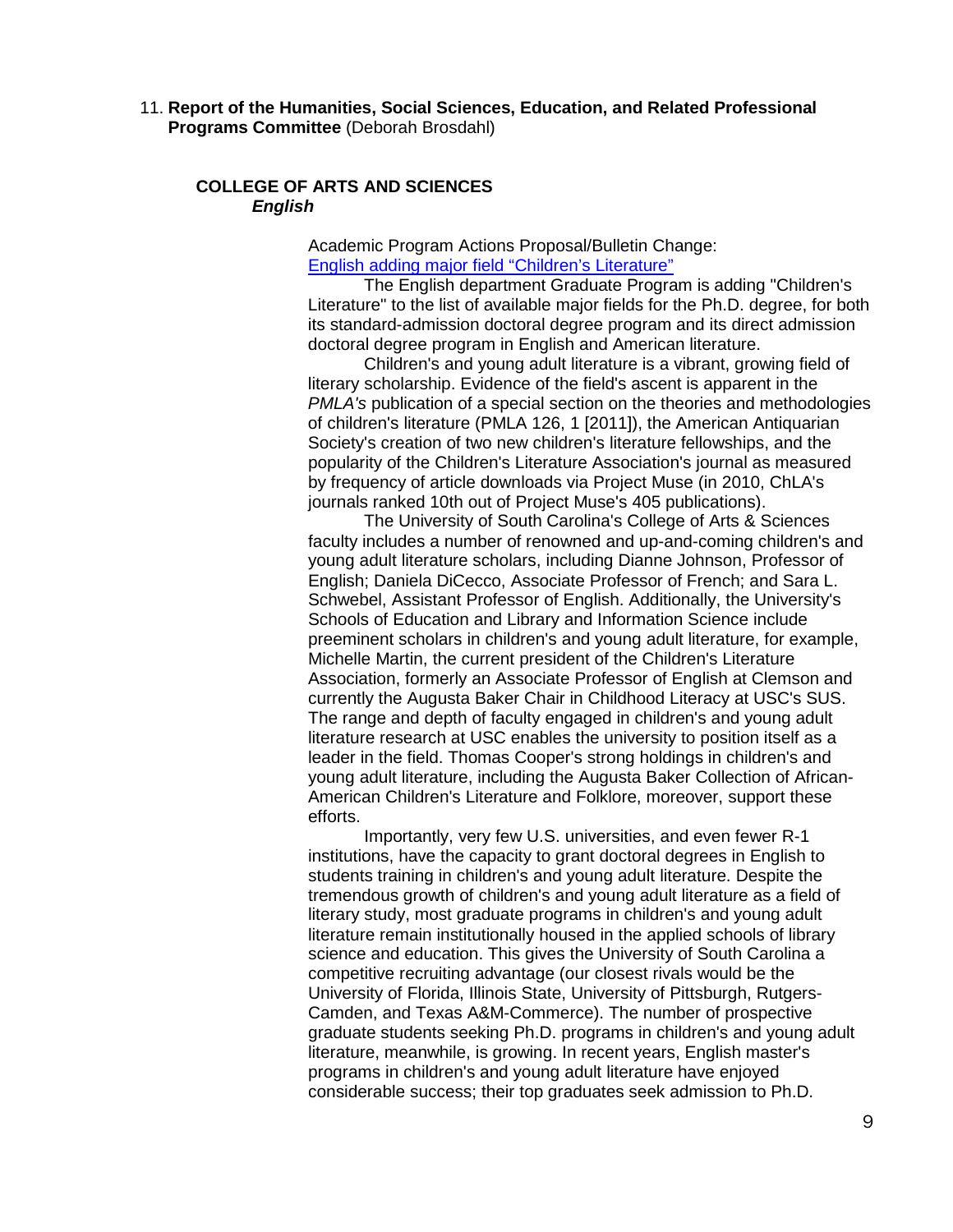programs in English. By establishing a Ph.D. with a major field in Children's Literature, the University of South Carolina could effectively recruit these outstanding students, thereby strengthening the English department's doctoral pool and solidifying the University's reputation as a leader in the children's and young adult literature field.

(Note: Although "Children's Literature" remains the standard name for this field of study, the range of literature studied embraces both literature for children and the related category of young-adult literature.)

[Effective Term: Fall 2012]

New Course Proposal:

[ENGL 762 Literary and Historical Approaches to Children's Literature](http://app.gradschool.sc.edu/includes/filedownload-public.asp?location=E:\GMS\GRADCOUNCIL\2011\NCPENGL762_201211.pdf&file_name=NCPENGL762_201211.pdf) (3) Critical approaches to literature written for children in a variety of historical periods and geographical regions.

[Effective Term: Fall 2012]

New Course Proposal:

ENGL 763 [Literary and Historical Approaches to Young Adult Literature](http://app.gradschool.sc.edu/includes/filedownload-public.asp?location=E:\GMS\GRADCOUNCIL\2011\NCPENGL763_201211.pdf&file_name=NCPENGL763_201211.pdf) [\(3\)](http://app.gradschool.sc.edu/includes/filedownload-public.asp?location=E:\GMS\GRADCOUNCIL\2011\NCPENGL763_201211.pdf&file_name=NCPENGL763_201211.pdf)

Critical approaches to literature written for young adults in a variety of historical periods and geographical regions.

[Effective Term: Fall 2012]

New Course Proposal:

ENGL 862 [Special Topics in Children's and Young Adult Literature](http://app.gradschool.sc.edu/includes/filedownload-public.asp?location=E:\GMS\GRADCOUNCIL\2011\NCPENGL862_201211.pdf&file_name=NCPENGL862_201211.pdf) (3) Special topics selected by instructor for specialized study. May be repeated as content varies by title and suffix.

[Effective Term: Fall 2012]

## *History*

Academic Program Actions Proposal/Bulletin Change: [MA in Public History](http://app.gradschool.sc.edu/includes/filedownload-public.asp?location=E:\GMS\GRADCOUNCIL\2011\APAPUBLICHISTORYMA_201211.pdf&file_name=APAPUBLICHISTORYMA_201211.pdf)

In this curriculum revision, we propose to:

1. Eliminate the Archives track, while maintaining option for students to enroll in a dual degree program for an MA in History and an MLIS with the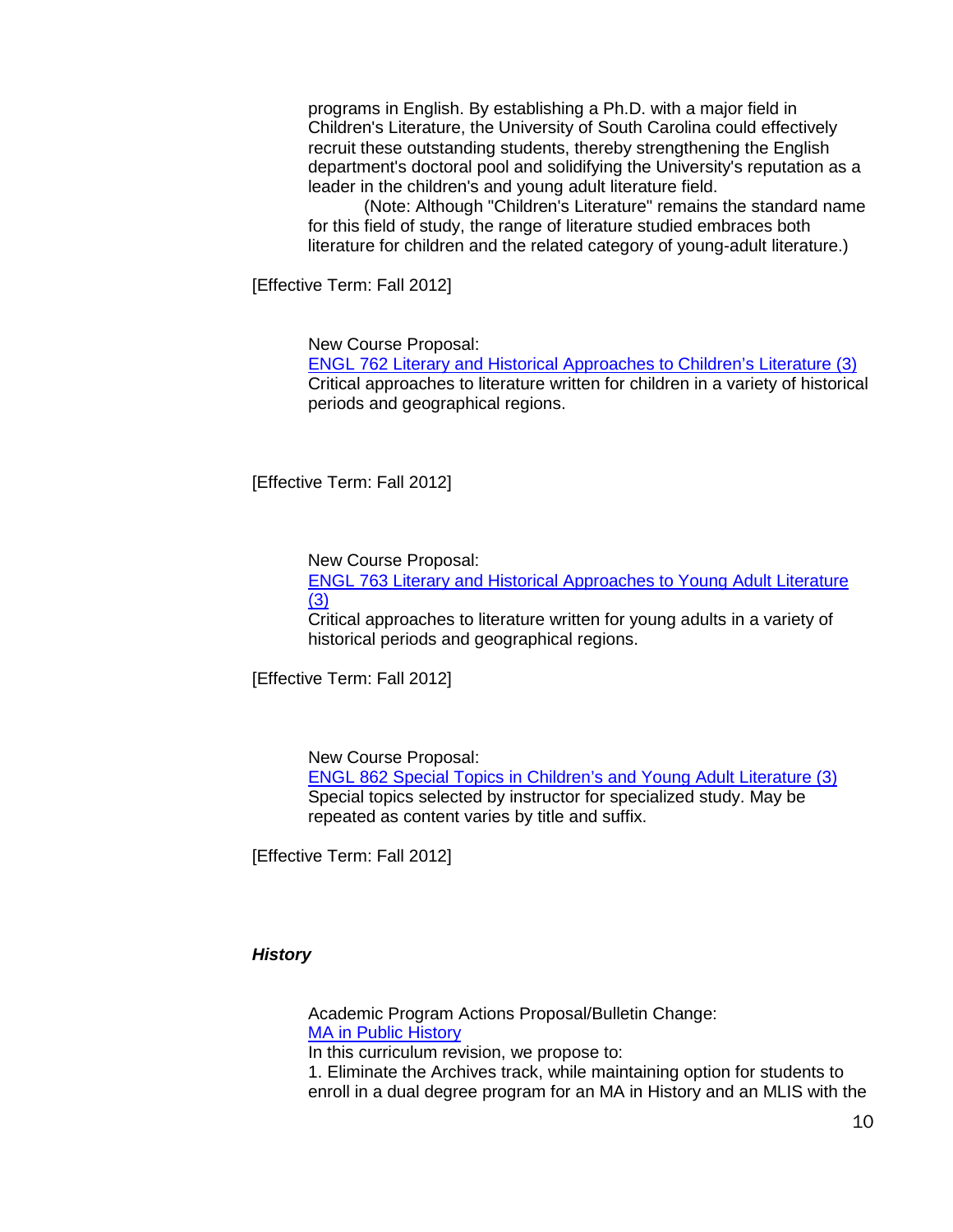School of Library and Information Science. We do not have the faculty to teach this concentration any more, due to a retirement, and there is limited demand for these courses, which makes it difficult for them to receive adequate enrollment. We will stop officially admitting students next year (unofficially, we have already stopped--none were admitted in either 201 1 or 2012) and will stop awarding the degree for the archives concentration in two years (August 2014). However, it should still be possible to do the Main Public History degree (most likely with the Museums concentration) and the MLIS degree.

2. Offer two concentrations-- in Historic Preservation and Museums.

3. Reduce the credits required to 30 (from 33) to make the two MA degrees structurally similar and to allow public history students to take up to two courses outside their official program of study.

4. Add language to the bulletin about the degree's required internship.

5. Restructure the requirements to integrate the Main public history students with the history PhD students (who are usually in the same courses) more fully.

6. Add a new foundational course for the Historic Preservation concentration -- HIST 788 "Space, Place and Historical Memory."

[Effective Term: Fall 2012]

New Course Proposal: [HIST 788 Space Place and Historical Memory \(3\)](http://app.gradschool.sc.edu/includes/filedownload-public.asp?location=E:\GMS\GRADCOUNCIL\2011\NCPHIST788_201211.pdf&file_name=NCPHIST788_201211.pdf) A seminar in the historical study of buildings, the built environment, and cultural landscapes.

[Effective Term: Fall 2012]

New Course Proposal:

[POLI 789 Master of International Studies Internship \(3-6\)](http://app.gradschool.sc.edu/includes/filedownload-public.asp?location=E:\GMS\GRADCOUNCIL\2011\NCPPOLI789_201211.pdf&file_name=NCPPOLI789_201211.pdf) Internships in various public, non-profit, and private organizations and agencies under joint supervision of agency personnel and departmental internship program director. (Pass-Fail Grading).

Prerequisites: contract approved by departmental internship program director

[Effective Term: Fall 2012]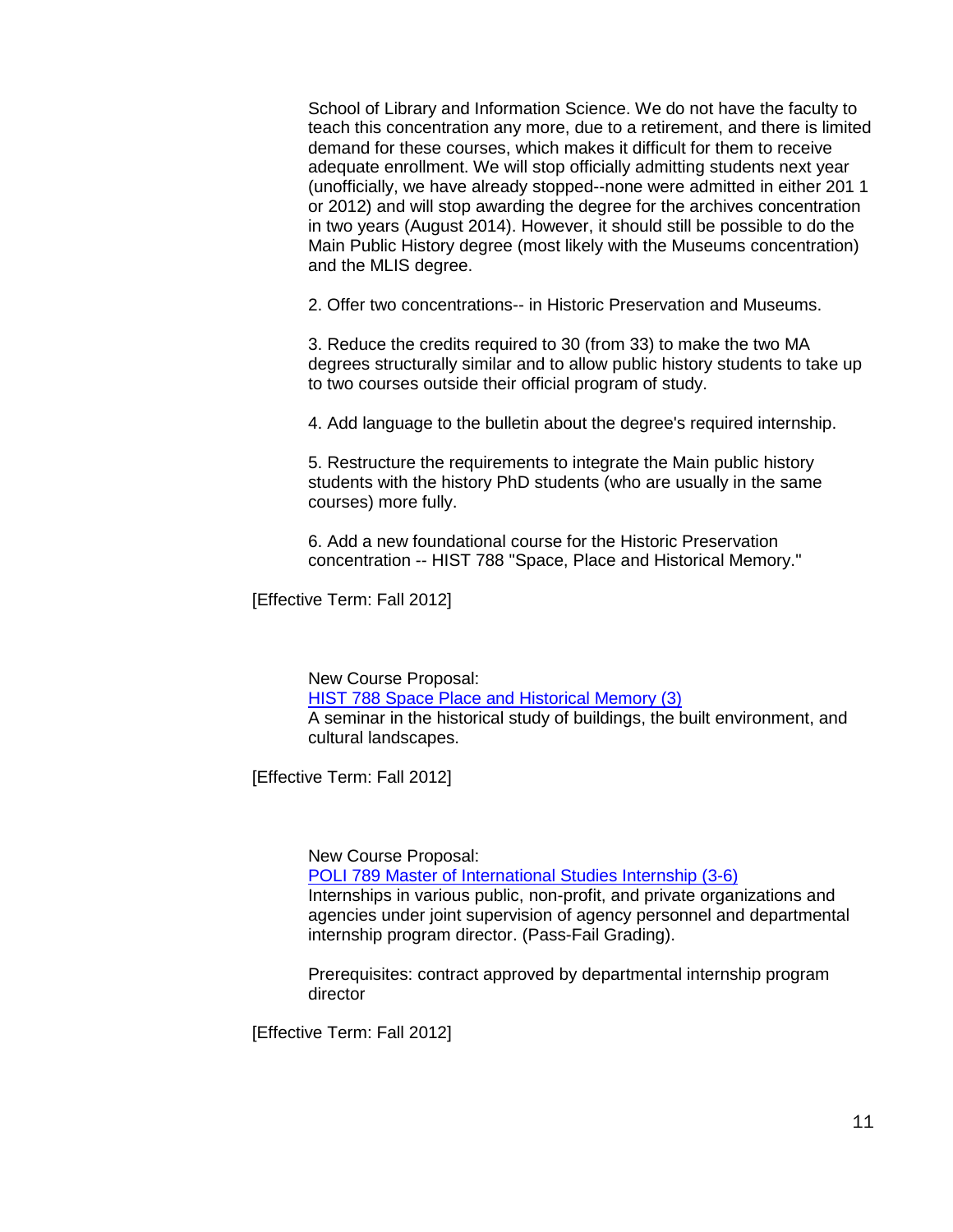### Academic Program Actions Proposal/Bulletin Change: [International Studies](http://app.gradschool.sc.edu/includes/filedownload-public.asp?location=E:\GMS\GRADCOUNCIL\2011\APAIntlStudies_201211.pdf&file_name=APAIntlStudies_201211.pdf)

The proposed revisions are intended to enhance the intellectual and professional value of the Master of International Studies (MAIS) Program by including an internship opportunity, expanding the role that electives in the construction of an individualized program of study, referencing the third field as permitting students to develop expertise in either comparative politics or area studies (whereby students can concentrate on a geographic region or area such as Latin America or Asia), and minimizing the thesis-track option. These propose changes will somewhat streamline the program and reduces the number of required hours from 33 to 30.

A key benefit of the change is that it makes the program much more attractive, valuable, and competitive with the best programs like it in the nation by offering internships (creating internship opportunities is part of the broader effort of the Department to revitalize this Program). Another benefit is that the interdisciplinary nature of the Program is underscored by permitting the taking of up to three courses outside the department, and by allowing up to two of these courses to count toward the field requirements (with advisement approval). This change makes the comparative politics or area studies (whereby students can concentrate on a geographic region or area such as Latin America or Asia) even more attractive to students, as they will now have greater flexibility to fulfill field requirements. This greater flexibility in courses that fulfill field requirements will allow students to finish the Program in three semesters or less. This is component has important implications for increasing enrollment in the MAIS program. The Program has traditionally attracted United States military officers in the Foreign Area Officers program, a program which is beginning to require that officers secure the degree in one calendar year (whereas it had traditionally been in eighteen months). This change will make us very competitive for this valuable set of students. Moreover, the program will de-emphasize the Master thesis as the primary degree path. Increasingly, MAIS students have chosen the non-degree option. We do not eliminate the thesis option, but we seek to emphasize the academic value of the course-based and or internship-based degree options. Finally, the reduction in the three credit hours from 33 to 30 results from the incorporation of non-political science elective hours into the field requirements.

[Effective Term: Fall 2012]

## **COLLEGE OF EDUCATION** *Educational Studies*

Course Change Proposal:

From: [EDEX 717 Research and Ethics in Behavior Analysis \(3\)](http://app.gradschool.sc.edu/includes/filedownload-public.asp?location=E:\GMS\GRADCOUNCIL\2011\CCPEDEX717_201211.pdf&file_name=CCPEDEX717_201211.pdf) Single case methodology and research; legal, ethical, and professional issues in behavior analysis.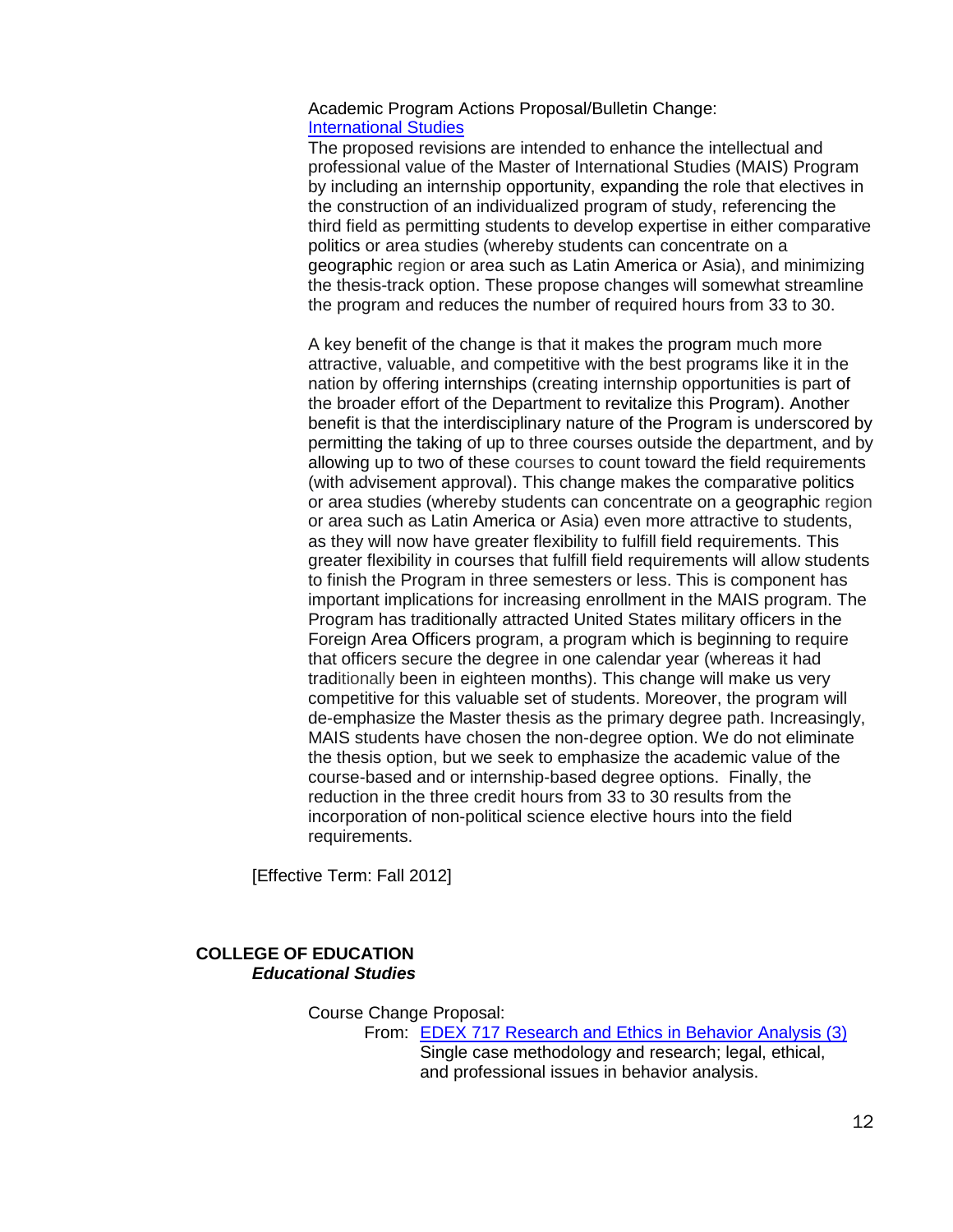To: EDEX 717 Ethics in Behavior Analysis (3) Legal, ethical, and professional issues in behavior analysis.

[Effective Term: Summer I 2012]

#### *Educational Leadership and Policies*

Course Change Proposal:

From: [EDHE 835 Leadership in Higher Education \(3\)](http://app.gradschool.sc.edu/includes/filedownload-public.asp?location=E:\GMS\GRADCOUNCIL\2011\CCPEDHE835_201211.pdf&file_name=CCPEDHE835_201211.pdf)

Leadership theory and practice as applied to programs, units, and institutions in higher education. Addresses leadership strategies, options, characteristics, traits, and styles.

Prerequisite: EDHE 730

To: EDHE 835 Leadership in Higher Education (3) Leadership theory and practice as applied to programs, units, and institutions in higher education. Addresses leadership strategies, options, characteristics, traits, and styles.

**DELETE:** Prerequisite

[Effective Term: Summer I 2012]

#### *Instruction and Teacher Education*

Academic Program Actions Proposal/Bulletin Change: [EDEC 797 Seminar in Early Childhood Education](http://app.gradschool.sc.edu/includes/filedownload-public.asp?location=E:\GMS\GRADCOUNCIL\2011\APAEDEC797_201211.pdf&file_name=APAEDEC797_201211.pdf)

1. The Early Childhood Education program faculty have determined through course evaluations, advising session feedback, and consideration of Accreditation Standard changes that the EDEC 797 Seminar should be changed from a required course to an elective. This class was originally conceptualized as an opportunity for program review, introduction of professional issues and preparation for comprehensive exams. The course was offered, due to staffing limitations, less frequently than was most desirable for students and was sometimes a roadblock to graduation. There have also been changes to our Accreditation Standards which now require students to demonstrate a "high level of written communication skills." Previous Accreditation requirements were addressed by having students working on take-home assignments to demonstrate their mastery of content related to the 'Standards. The faculty did not feel they had an appropriate assessment of students demonstrating "on demand" writing to address the key Accreditation Standard identified above. Hence, we now provide review opportunities to students in personal consultation with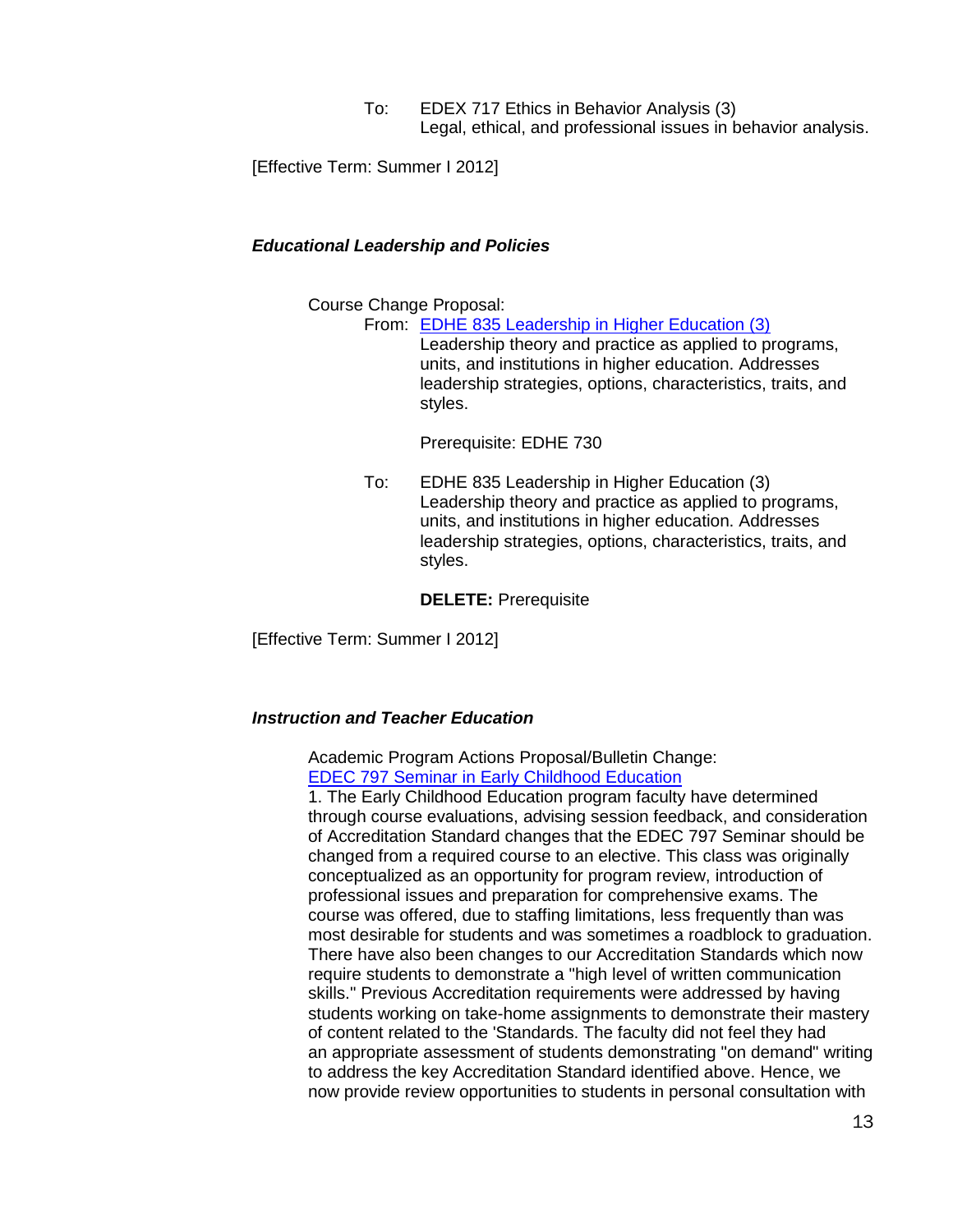their advisor. The EDEC 797 course will continue to be available to students as an elective if they need the extra assistance, and current issues content will be included within each of the courses in the program. Our revised format now allows more flexibility for students to take the comprehensive exam as needed and facilitates students graduating in a timely fashion. This revised approach also better meets the written communication expectations in the revised Accreditation Standards.

2. The 3 credits originally allotted for EDEC 797 will be added to related study hours to enable students to tailor their degree to their interests and career goals. Therefore, related study hours would increase from six to nine hours.

3. Required credit hours (36) will remain the same.

[Effective Term: Fall 2012]

### **COLLEGE OF MASS COMMUNICATION AND INFORMATION STUDIES** *School of Library and Information Science*

Academic Program Actions Proposal/Bulletin Change: [Certificate in Library and Information Science](http://app.gradschool.sc.edu/includes/filedownload-public.asp?location=E:\GMS\GRADCOUNCIL\2011\APASLISCERT_201211.pdf&file_name=APASLISCERT_201211.pdf)

The Certificate of Graduate Study has been in effect for many years at SLIS. While the certificate is currently a general certificate, most of the students enrolled in the certificate program are usually preparing for school library media certification or are interested in advanced study in children's and young adult literature and services. SLIS is requesting to add two Areas of Emphasis (AOE)/concentrations - one in school library media and another in children's and young adult literature - to the existing SLIS graduate certificate. The addition of these AOE/concentrations to the existing certificate is just a formalization of what already exists in practice. Many students in the certificate are already taking advantage of our significant school library media**\*** and children's and YA offerings and faculty expertise, but do not receive the official AOE coding on their transcript - something this proposal intends to correct. This proposal will allow SLIS students, students in education, history, English, computer science, and other related field to select from all of the existing SLIS courses at the appropriate 500 - 700 levels to not only have the certificate, but to also have the AOE/ concentration in children's and young adult literature or school library media coded on their transcript. Additionally, non-SLIS students may wish to use this certificate to meet doctoral program cognate requirements. Students will choose from the required number of courses in library and information science and may choose electives in a related discipline after consultation with an academic advisor.

As can be seen from the course and faculty listings below, SLIS is well positioned to offer this AOE/ concentration in children's and young adult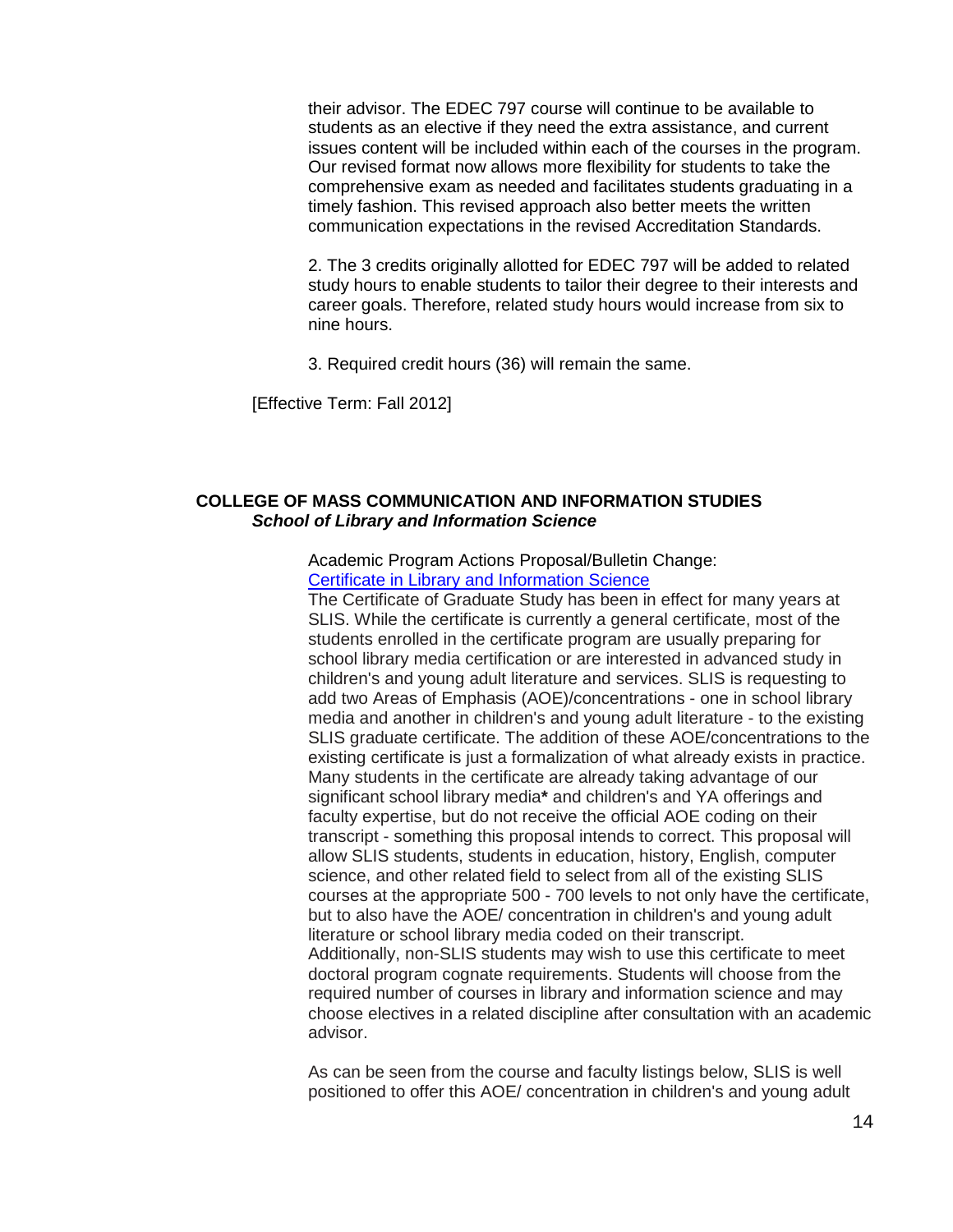literature with five full time faculty, 2 regular instructors, 6 regular adjuncts, and 13 existing courses already on the books at the 500 and 700 levels. An additional course, SLIS 718 History of Children's and Young Adult Literature, will be soon added to the curriculum. SLIS faculty has considerable recognition as experts in children's and young adult literature at the national and international levels. Faculty serve on boards, committees and as reviewers for multiple professional associations related to children's and young adult literature. For example, Dr. Michelle Martin holds the distinguished position as the Augusta Baker Chair in Childhood Literacy and is president of the Children's Literature Association, Dr. Nancy Zimmerman is elected to the prestigious 2013 Caldecott Award Committee charged with selecting the best picture book of the year, and Dr. Patricia Feehan is a noted storyteller. SLIS's program in children's and young adult services is ranked 8th nationally.

The school library media program is ranked 2nd nationally and is recognized for its curriculum and the national visibility and achievements of its faculty. For example, Drs. Donna Shannon, Karen Gavigan, and Nancy Zimmerman have served on the board of the American Association of School Librarians, with Dr. Zimmerman serving as the Association's President in 2002 and Drs. Shannon and Zimmerman have served on the reviewing committees of multiple top-level professional school library media journals. All have published research in the top school library media journals. Courses are already in place to meet the certification requirements in school library media of the SC Department of Education (SCDOE) so there is no need to add additional courses at this time. Additionally, SLIS has the resources to enable student study and success in these two areas. SLIS is home to Cocky's Reading Express (a SC children's literacy initiative with the USC Student Association (which could provide internships for interested students), the SC Center for Children, Books, and Literacy (SCCCBL), and is the prime materials contributor to the permanent children's and young adult collection at Thomas Cooper Library.

#### **REGULAR faculty (5) teaching in the area of children and young adult literature/materials:**

Michelle Martin - Professor and Augusta Baker Chair Pat Feehan - Associate Professor Karen Gavigan - Assistant Professor Donna Shannon - Associate Professor Nancy Zimmerman (currently on Caldecott Award Committee) - Associate Professor

In addition, Geraldine Solomon and Elizabeth Miller are adjunct instructors that supervise SLM internships.

### **Existing SLIS courses for the AOE/concentration in Children's and Young Adult Literature:**

*Except for Storytelling, the 500/600 level courses are taken mostly by COE graduate students for certification and AB/GDP students*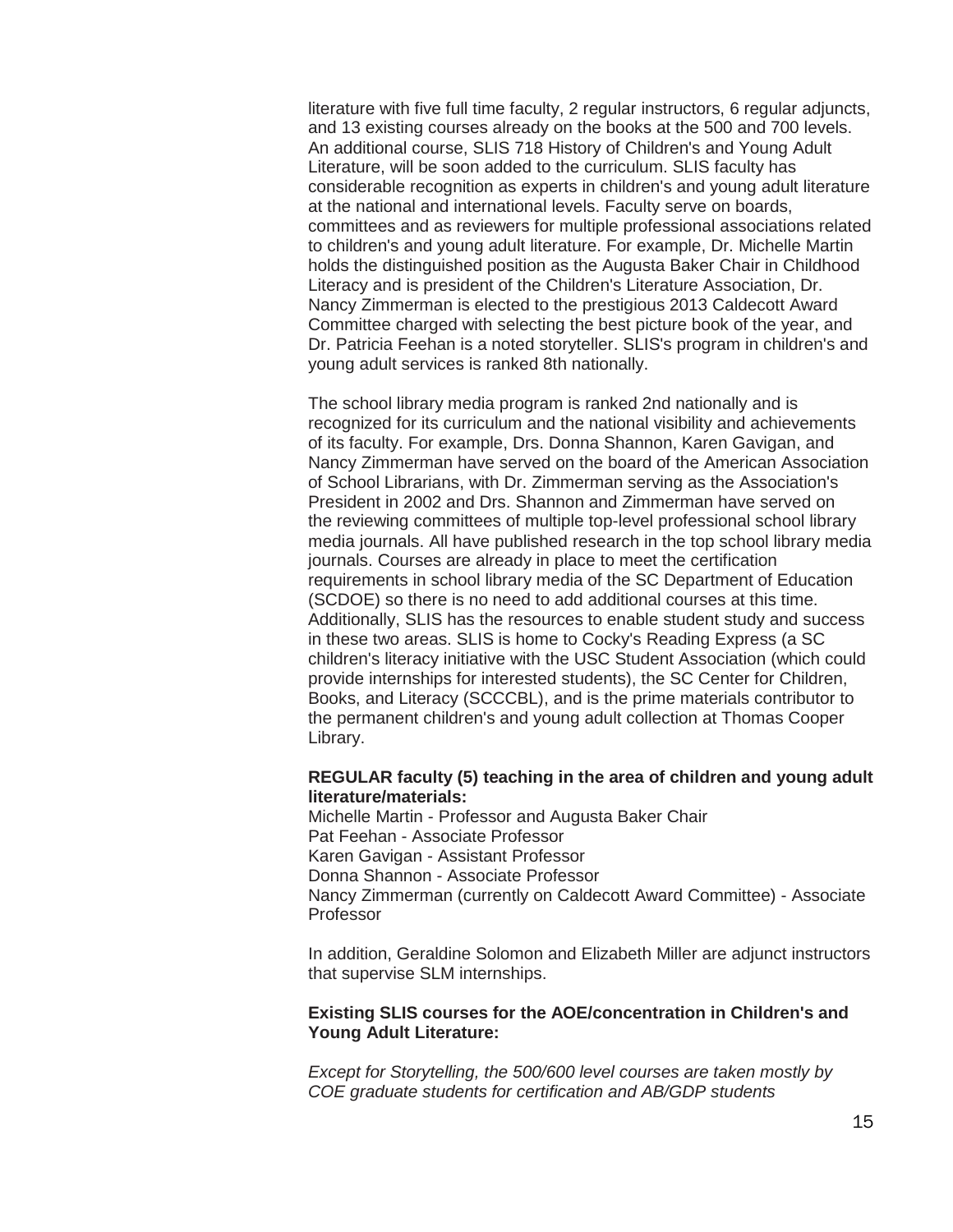SLIS 523 - Materials for Early Childhood SLIS 525 - Materials for Children SLIS 527- Materials for Adolescents

SLIS 600 - Storytelling

SLIS 751 - Libraries, Literacy, and Literature

- SLIS 754 Library Programming for Children and Young Adults
- SLIS 759 Materials for Early Childhood
- SLIS 756 Materials for Children
- SLIS 757 Young Adult Materials
- SLIS 759 Materials for Adolescents
- SLIS 760 Materials for Latino Youth
- SLIS 796 Independent Study
- SLIS 797 Special Topics

\* Note: Students seeking School Library Media Certification must meet all requirements of the School of Library and Information Science for recommendation for certification as well as all requirements of the SC Department of Education for certification. Students may choose courses in library and information science or in a related discipline after consultation with an academic advisor.

[Effective Term: Fall 2012]

New Course Proposal:

[SLIS 718 History of Children's and Young Adult Literature\(3\)](http://app.gradschool.sc.edu/includes/filedownload-public.asp?location=E:\GMS\GRADCOUNCIL\2011\NCPSLIS718_201211.pdf&file_name=NCPSLIS718_201211.pdf) Historical overview of the literary content, illustration, and social values of children's and young adult literature written in English. Examines the influence of movements such as Romanticism, Rationalism, and postmodernism, as well as changing trends over time.

[Effective Term: Fall 2012]

## **COLLEGE OF SOCIAL WORK**

Course Change Proposal:

From: [SOWK 768 Special Topics in Social Work \(3\)](http://app.gradschool.sc.edu/includes/filedownload-public.asp?location=E:\GMS\GRADCOUNCIL\2011\CCPSOWK768_201211.pdf&file_name=CCPSOWK768_201211.pdf)

An in-depth study of selected issues and social concerns. Content varies by title and suffix. May be repeated for credit when the subject matter is different.

**Note:** May be repeated for credit when the topics covered or subject matter is different.by title and suffix.

To: SOWK 768 Special Topics in Social Work (1-3)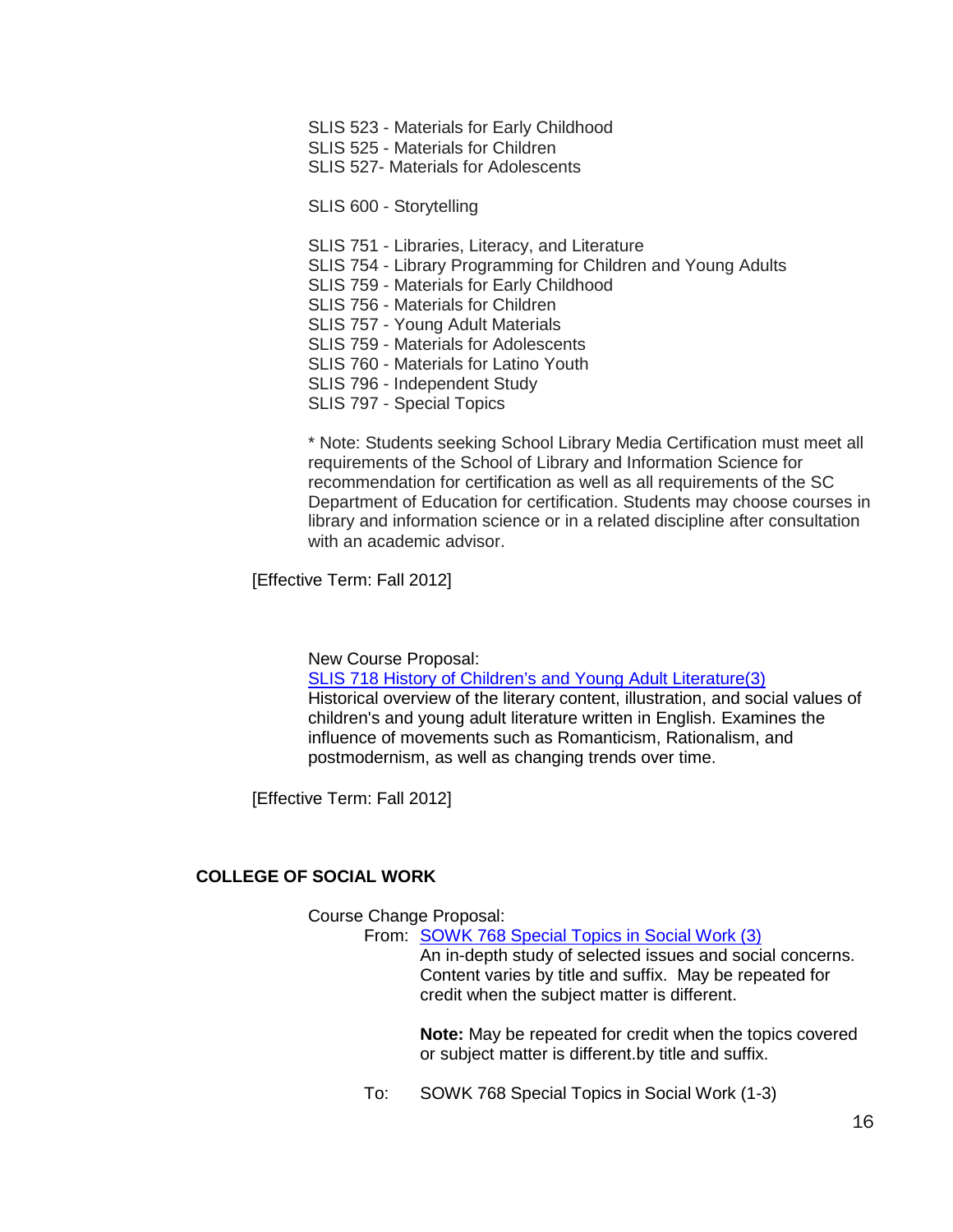An in-depth study of selected issues and social concerns. Content varies by title and suffix.

**Note:** May be repeated for credit when the topics covered or subject matter is different.

[Effective Term: Fall 2012]

#### Academic Program Actions Proposal/Bulletin Change: [Social Work with Military Members](http://app.gradschool.sc.edu/includes/filedownload-public.asp?location=E:\GMS\GRADCOUNCIL\2011\APASOWKMilitary_201211.pdf&file_name=APASOWKMilitary_201211.pdf)

The wars in Afghanistan and Iraq have committed the United States to the longest sustained period of conflict in our history. By the beginning of 2010, more than two million military members had served one or more combat deployments and more than one million of these veterans had already left the military and become eligible for VA services. The current conflicts have also resulted in unprecedented deployment of National Guard and reserve personnel. There is a growing need for social workers to have up-to-date information about the problems and concerns of military service members, veterans, their families and their communities.

In all conflicts since the Civil War, the ratio of wounded to deaths has increased steadily. For example, from World War I to the conflict in Iraq, the ratio of wounded to deaths increased by 700%. This means that more individuals are returning with significant injuries that will impact the rest of their lives. In many cases, multiple traumas are present.

With the ending of the conflicts in Iraq and Afghanistan, there will be a need for human service professionals who are trained in the specific issues and problems associated with these conflicts. Social work with its focus on a strengths perspective is increasingly becoming part of the picture in military health and welfare. Whether in military, VA, or community practice, social workers will encounter individuals who served in these wars and their significant others. There has been substantial research done on the impact of war on the well-being of veterans and their families. In particular, Post-traumatic Stress Disorder and Traumatic Brain Injury, suicide, and substance abuse will continue to challenge the skills of social workers and other professionals who encounter individuals and family members affected by the signature problems for decades to come.

This graduate certificate program will provide the social worker with knowledge about the military and military culture, the values of duty, courage and selflessness associated with military service. Social work values embody a strengths perspective and The social worker will understand the impact of resilience on soldiers and family. They will gain extensive information about the signature injuries associated with different American conflicts and the behavioral health issues that are associated with them (e.g., aging, homelessness, substance abuse) and develop skills to work successfully in this specialized field. Special attention will also be given to the impact of war and deployment on marriage and family.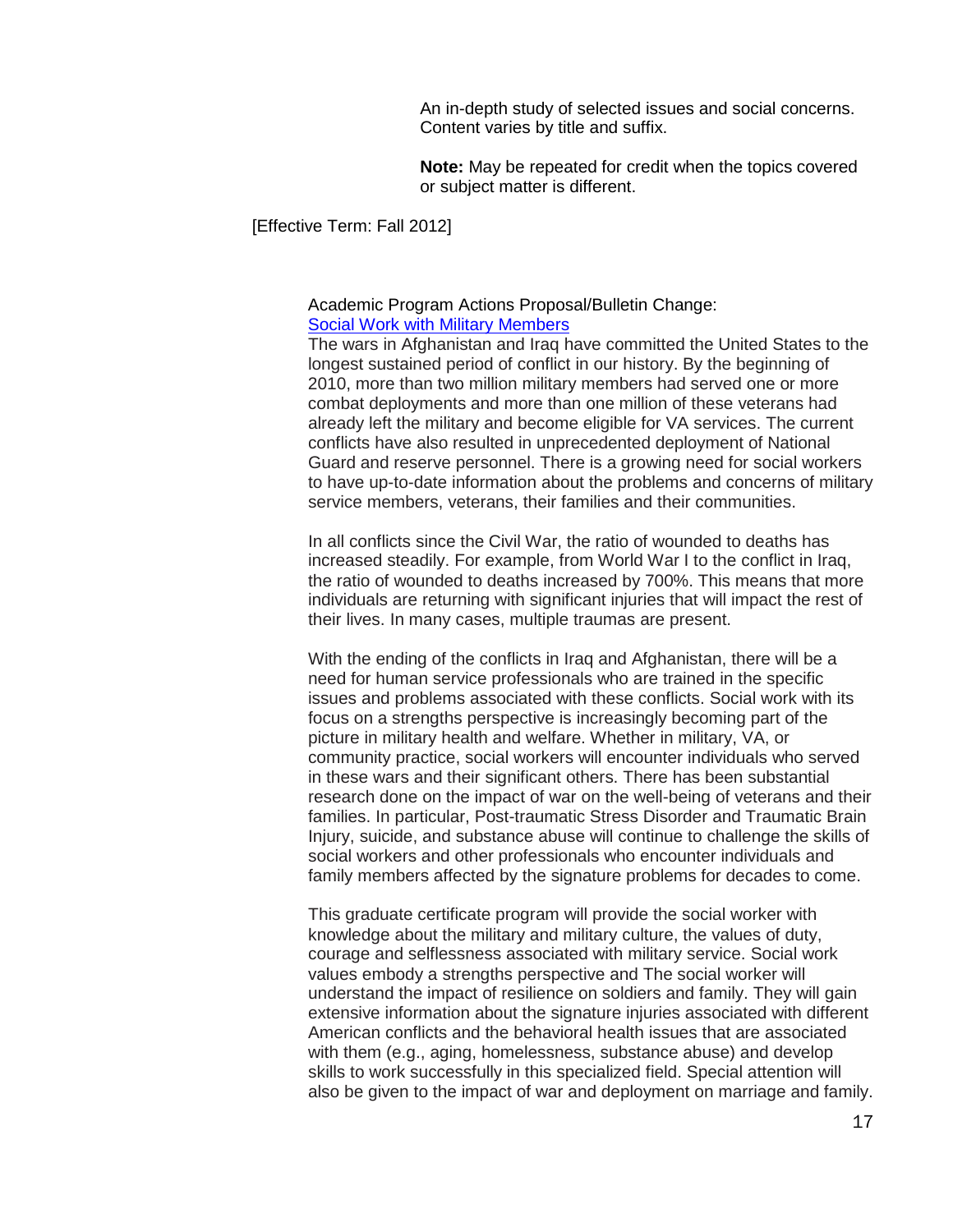The certificate provides knowledge necessary to work successfully with these populations. The program will involve three specific military courses: Overview of Military Social Work, Military Mental Health and the Impact of Trauma, and Intervention Strategies in Military Mental Health and Combat Related Issues. Dynamics of Substance Abuse is also required. In addition, students will be required to take two electives to complete their program.

[Effective Term: Summer I 2013]

New Course Proposal/Distance Education Delivery Proposal: [SOWK 737 Overview of Social Work Practice with the Military, Veterans,](http://app.gradschool.sc.edu/includes/filedownload-public.asp?location=E:\GMS\GRADCOUNCIL\2011\NCPSOWK737_201211.pdf&file_name=NCPSOWK737_201211.pdf) [and their Families \(3\)](http://app.gradschool.sc.edu/includes/filedownload-public.asp?location=E:\GMS\GRADCOUNCIL\2011\NCPSOWK737_201211.pdf&file_name=NCPSOWK737_201211.pdf)

Foundation knowledge for practice with military and their families including information about military culture, values. An overview of military knowledge and history essential for working with this population, information about problems unique to the military, and the identification of treatment and community resources.

[Effective Term: Summer I 2013]

New Course Proposal/Distance Education Delivery Proposal: [SOWK 738 Military Mental Health and the Impact of Trauma \(3\)](http://app.gradschool.sc.edu/includes/filedownload-public.asp?location=E:\GMS\GRADCOUNCIL\2011\NCPSOWK738_201211.pdf&file_name=NCPSOWK738_201211.pdf) Designed to provide state-of-the art information about problems and disorders encounter by veterans and military personnel, including information about the signature injuries associated with current and past conflicts, as well as information about problems encountered in family life.

[Effective Term: Summer II 2012]

#### New Course Proposal:

[SOWK 739 Intervention Strategies in Military Behavioral Health \(3\)](http://app.gradschool.sc.edu/includes/filedownload-public.asp?location=E:\GMS\GRADCOUNCIL\2011\NCPSOWK739_201211.pdf&file_name=NCPSOWK739_201211.pdf) Knowledge about intervention strategies with military members, veterans of the military, and their families, including important knowledge to help social workers interface effectively with other medical and behavioral health professionals.

[Effective Term: Fall 2013]

## 12. **Report of the Petitions and Appeals Committee** (Rhonda Jeffries)